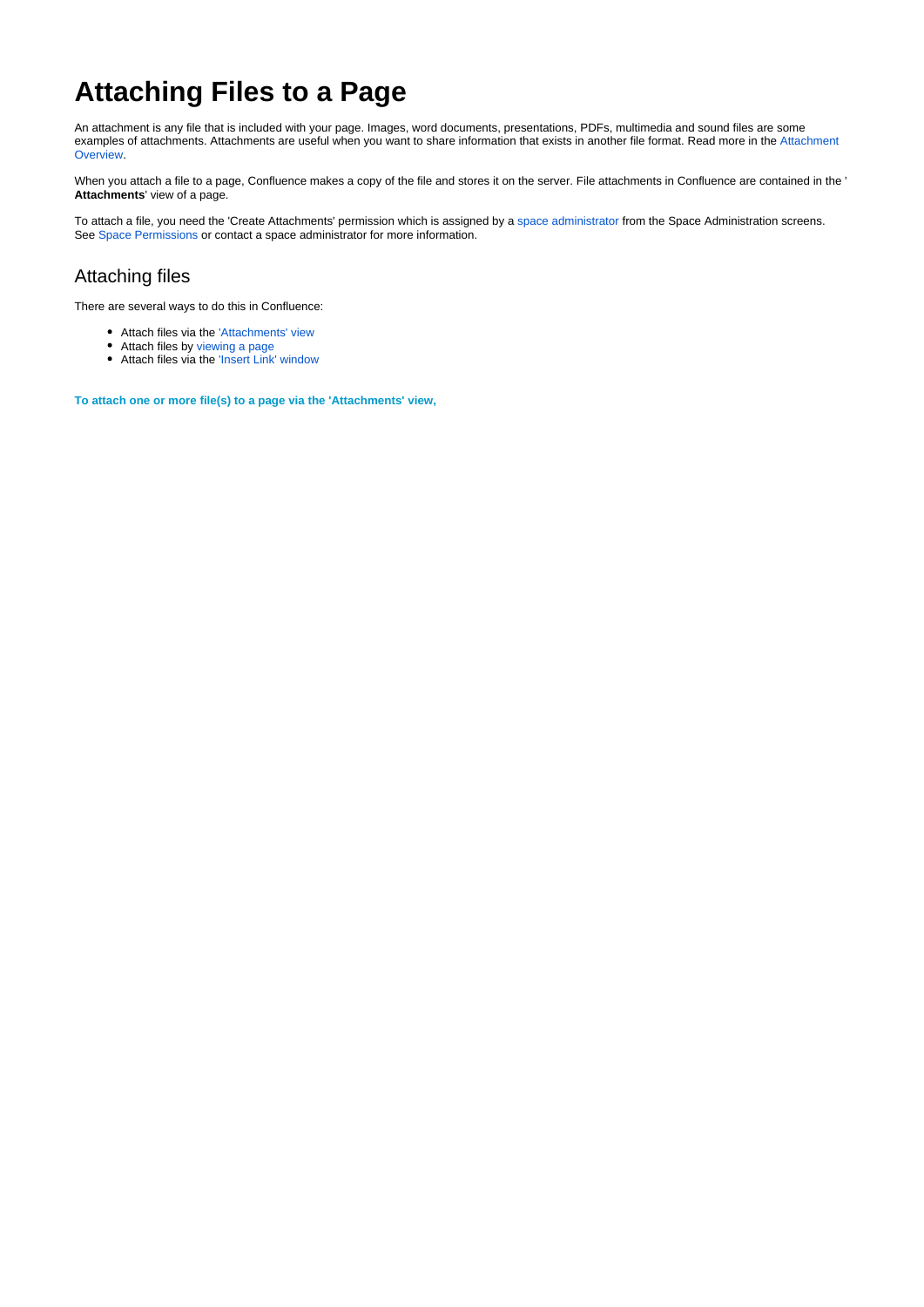- 1. Go to the '**Attachments**' view for the page. To do this:
	- Go to a page in the space, open the '**Tools**' menu and select '**Attachments**'. The 'Attachments' view will open.
- 2. Choose one of the following methods for attaching files to the 'Attachments' view:
	- Use the 'Attachments' view's 'browse and attach' feature to attach one or more file(s):
		- a. Click the '**Browse** button.
			- b. Browse through your files and select the file that you would like to attach to the page.
			- c. Enter a description for the attachment in the '**Comment**' text field (optional).
		- d. Click '**Attach more files**' if required. More attachment entry fields will appear, allowing you to attach more files.
		- e. Click the '**Attach**' button.

Screenshot: Adding attachments

| <b>Attach File</b> |                   |                                                                      |  |
|--------------------|-------------------|----------------------------------------------------------------------|--|
|                    |                   | You cannot attach files with names containing '+' or '&' characters. |  |
|                    | Browse            | Comment:                                                             |  |
| Attach             | Attach more files |                                                                      |  |

- Use the [Drag-and-Drop](https://wikis.nyu.edu/display/DOC/Using+Drag-and-Drop+in+Confluence) feature to attach one or more file(s):
	- Drag one or more file(s) accessible from your computer and drop it onto the 'Attachments' view. The 'Attach File(s)' message box appears, indicating the upload status of the file(s) being attached to your page. **In** the 'Attach File(s)' message box, you can cancel the upload of an attachment by clicking its '**X**' icon at the right hand side of this message box. This option works best with large files or slow network connections. Confluence uploads two files concurrently and after all attachments have finished uploading, the page reloads to reflect the attachment changes and the 'Attach File (s)' message box closes. Screenshot: Attach File(s) Message Box

|                     | <b>Attach File(s)</b> |             |     |
|---------------------|-----------------------|-------------|-----|
| Attach mi<br>Attach | UserProfileView.png   |             | LЗ  |
|                     | 31.63 Kb of 31.63 Kb  | O           | ere |
|                     | CommentBox.png        |             | em  |
|                     | 14.05 Kb of 14.05 Kb  | o           |     |
|                     | DefaultTheme.png      |             |     |
|                     | 4.48 Kb of 4.48 Kb    | O           |     |
|                     | graph.png             |             |     |
|                     | Waiting in queue      | O           |     |
|                     |                       | In Progress |     |
|                     |                       |             |     |

<span id="page-1-0"></span>**To attach one or more file(s) to a page by viewing the page,** Refer to [Using Drag-and-Drop in Confluence](https://wikis.nyu.edu/display/DOC/Using+Drag-and-Drop+in+Confluence) topic for more information on configuring Confluence to use the drag-and-drop feature.

- 1. View the page to which you want to attach your file(s).
- 2. Drag one or more file(s) accessible from your computer and drop it onto the page. The 'Attach File(s)' message box appears, indicating the upload status of the file(s) being attached to your page. **i**) In the 'Attach File(s)' message box, you can cancel the upload of an attachment by clicking its '**X**' icon at the right hand side of this message box. This option works best with large files or slow network connections. Confluence uploads two files concurrently and after all attachments have finished uploading, the page reloads to reflect the attachment changes and the 'Attach File(s)' message box closes.

**f** It is not possible to drag-and-drop a folder onto a page.

<span id="page-1-1"></span>**To attach a file to a page using the 'Insert Link' window,**